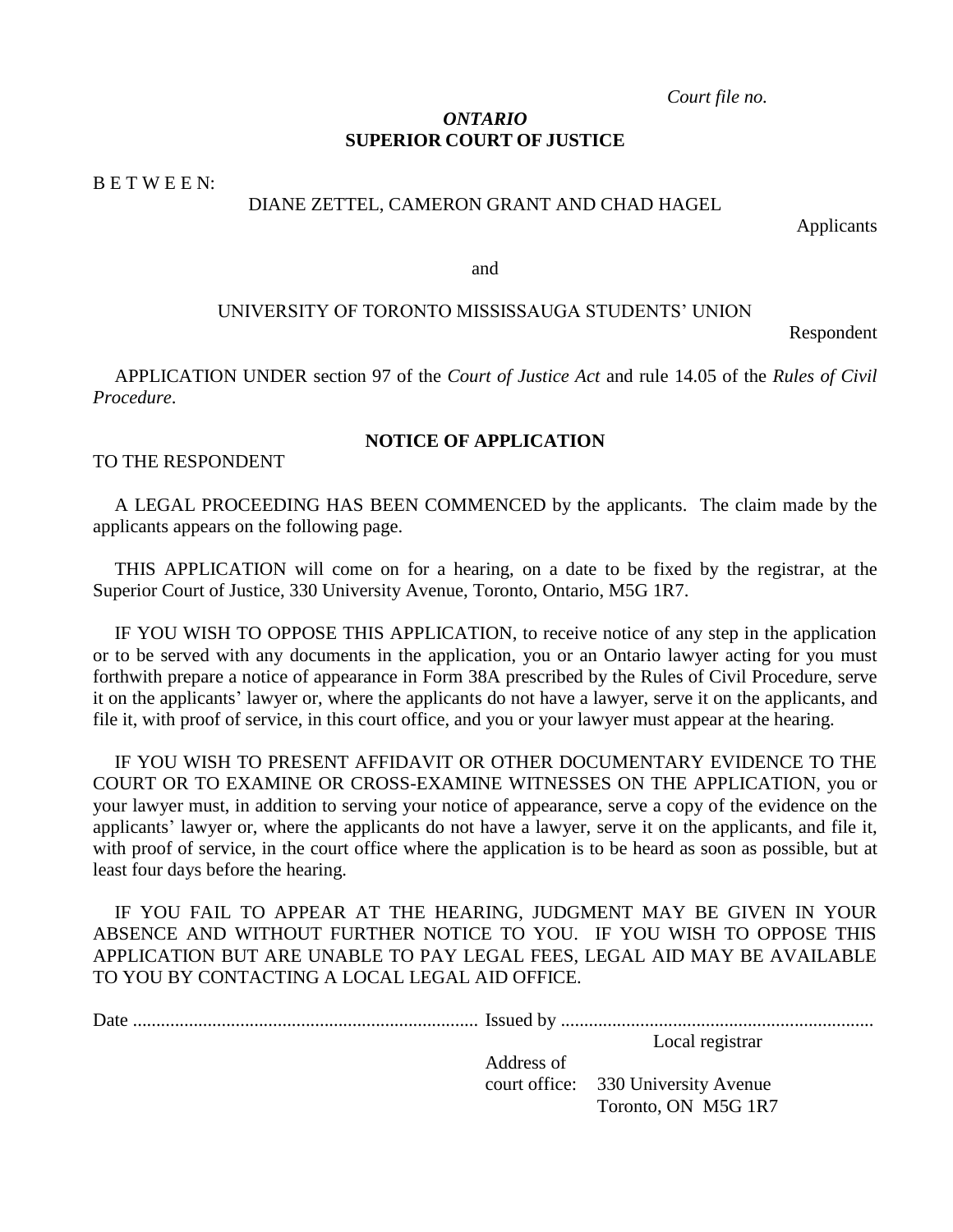TO University of Toronto Mississauga Students' Union 3359 Mississauga Road, Student Centre Room 100 Mississauga, Ontario L5L 1C6

#### **APPLICATION**

# **The Applicants make application for:**

- 1. A Declaration that the decision of the University of Toronto Mississauga Students' Union ("UTMSU") to deny the application of UTM Students for Life ("SFL") for Club recognition (the "Decision") and the subsequent conduct of UTMSU while SFL attempted to appeal the Decision (the "Conduct") (i) were contrary to the principles of natural justice and procedural fairness, (ii) were tainted by a closed mind and bias, and (iii) were not made in good faith;
- 2. A Declaration that UTMSU's Decision is *ultra vires* by exceeding UTMSU's jurisdiction and by violating UTMSU's own policies and rules;
- 3. A Declaration that UTMSU's Decision is contrary to fundamental common law values and the values of the *Canadian Charter of Rights and Freedoms*, by failing to respect University of Toronto Mississauga students' freedom of expression and freedom of association;
- 4. A Declaration that UTMSU's Decision is void;
- 5. An Order prohibiting UTMSU from limiting access to the services, research, information, materials and other resources of UTMSU on account of students' and student groups' personal or political beliefs;
- 6. An Order directing UTMSU to give SFL club recognition;
- 7. Alternatively, an Order that UTMSU reconsider SFL's application for club recognition in accordance with natural justice, in good faith, and in accordance with any further directions from this Honourable Court;
- 8. Costs of this Application; and
- 9. Such further and other relief as to this court Honourable Court may seem just.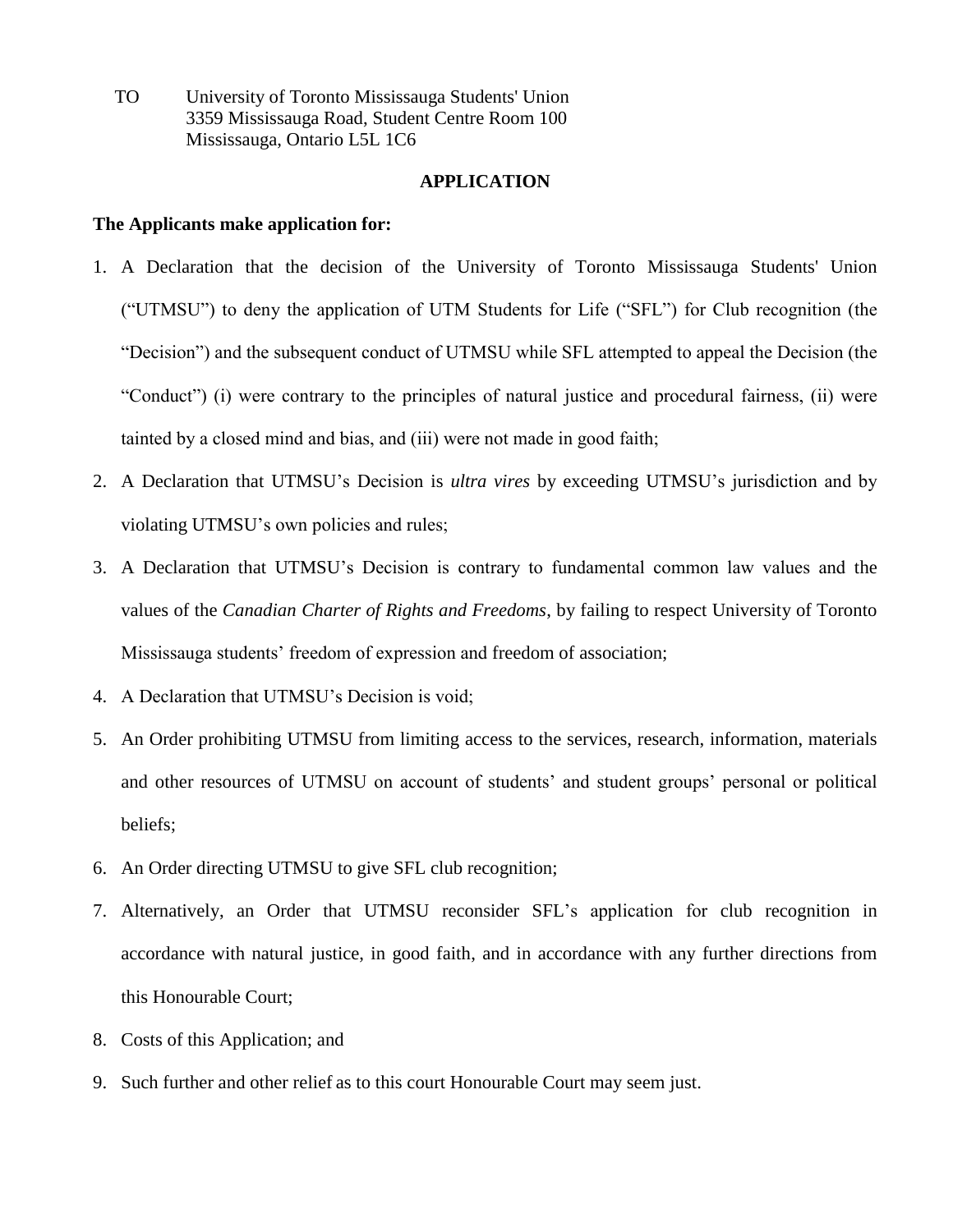#### **The grounds for the application are:**

## The Applicants

- 1. Diane Zettel is a full-time student at the University of Toronto Mississauga currently in her fourth year of the Concurrent Teachers Education Program, majoring in Mathematics and French. Ms. Zettel serves as the President of SFL.
- 2. Cameron Grant is a full-time student at the University of Toronto Mississauga, currently in his fourth year of a four-year program majoring in Theatre and Drama Studies. Mr. Grant serves as the Treasurer of SFL.
- 3. Chad Hagel is a full-time student at the University of Toronto Mississauga currently in his third year of an Honours Bachelor of Arts program majoring in History. Mr. Hagel serves as the Secretary of SFL.
- 4. SFL is a student group established by students at University of Toronto Mississauga who, *inter alia*, encourage discussion on topics important to their belief-system, including respect for the value of human life at all stages. The actions of SFL described in this Application were taken collectively by Ms. Zettel, Mr. Grant and Mr. Hagel.

### The Respondent

- 5. UTMSU was incorporated pursuant to Letters Patent on August 2, 1983, and currently exists under the *Corporations Act*, R.S.O. 1990, c. C.38. UTMSU is a student government organization representing all full-time undergraduate students enrolled in the University of Toronto Mississauga. UTMSU is funded by mandatory fees collected from students by the University of Toronto Mississauga and then transferred to UTMSU.
- 6. The first purpose of UTMSU as stated in its Letters Patent and quoted in its *Constitution and Bylaws* is "[t]o safeguard the individual rights of the student, regardless of race, colour, creed, sex, nationality, place of origin, or personal or political beliefs".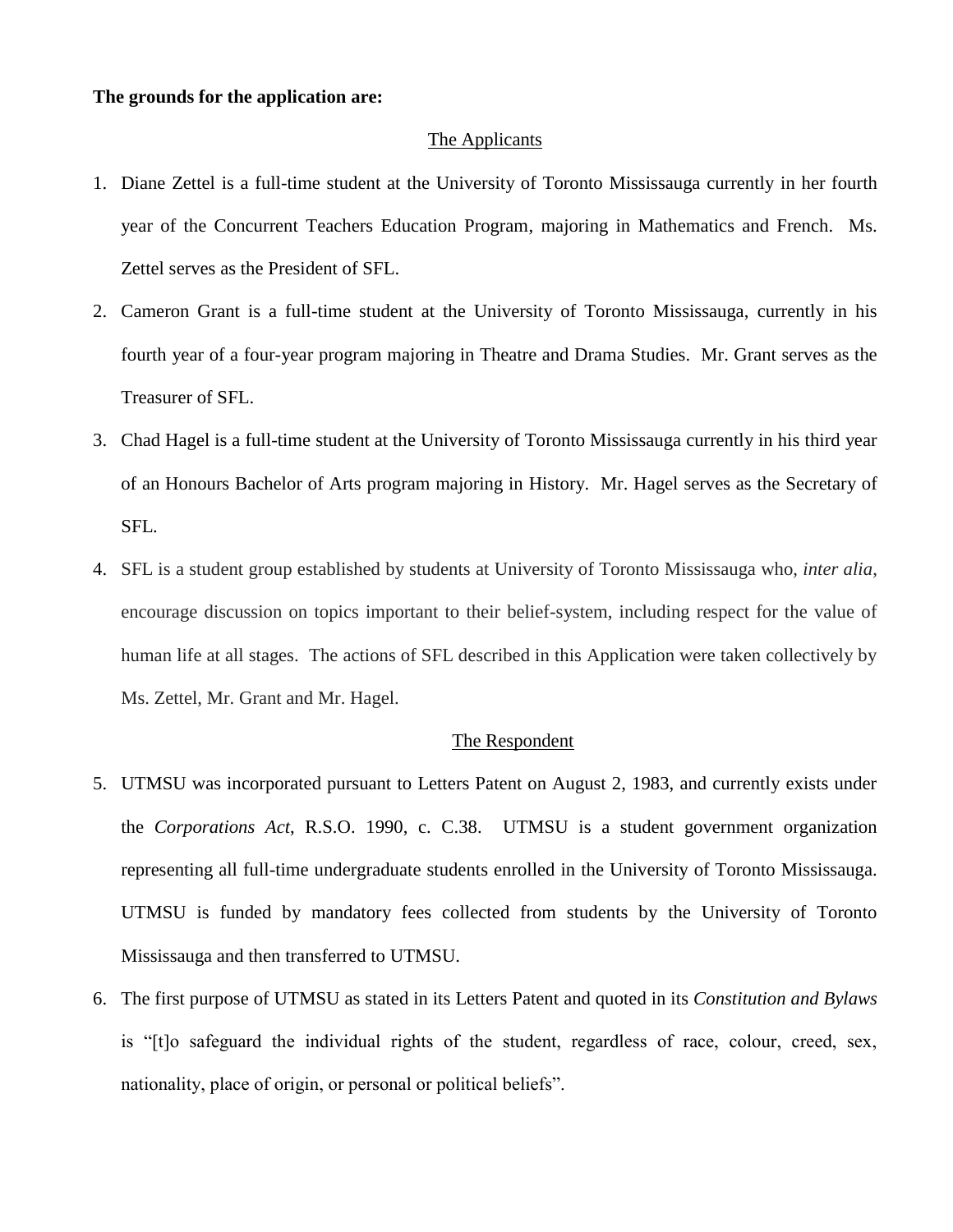- 7. UTMSU's encourages students, whatever their interest or beliefs, to join or start clubs to represent students who share those interests. Each club must apply for and receive UTMSU recognition every academic year. UTMSU recognition allows student clubs to be approved for room booking and office space privileges, provides rights to apply for annual and event funding, and entitles such clubs to other support and resources from UTMSU.
- 8. No UTMSU rule, policy or by-law grants UTMSU authority to withhold club recognition based on clubs' political or moral orientation, or the shared beliefs or viewpoints of club members.

## The Decision to Reject SFL's Application

- 9. SFL was given club recognition by UTMSU in August 2014. On June 1, 2015, SFL sent UTMSU the required application for club re-recognition.
- 10. On July 20, 2015, the UTMSU Clubs Committee, chaired by UTMSU Vice President of Campus Life, Russ Adade, met and approved all the club applications for re-recognition, except for the application of SFL. Members of the Committee claimed to be concerned about the "political nature" of SFL. Francesco Otello-Deluca, UTMSU Vice President Internal, suggested that it was not necessary to give SFL the opportunity to make a presentation to the UTMSU Board of Directors because, as he stated, "[i]f the clubs committee feels that this club does not represent the UTMSU then they will not be a UTMSU recognized club." Mr. Adade moved, and Mr. Otello-Deluca seconded, a motion to discuss SFL's application at a future meeting.
- 11. At Clubs Committee meetings on August 17 and 19, 2015, there were unrecorded and *in camera* discussions about SFL. SFL was not notified of, or given an opportunity to present at, these meetings. At the August 19 meeting, the Clubs Committee held an *in camera* vote on SFL club recognition. This *in camera* discussion and vote, was agenda item #4. Following this discussion and vote, Club Committee member Abdulla Omari moved, and Mr. Adade sustained, the following motion: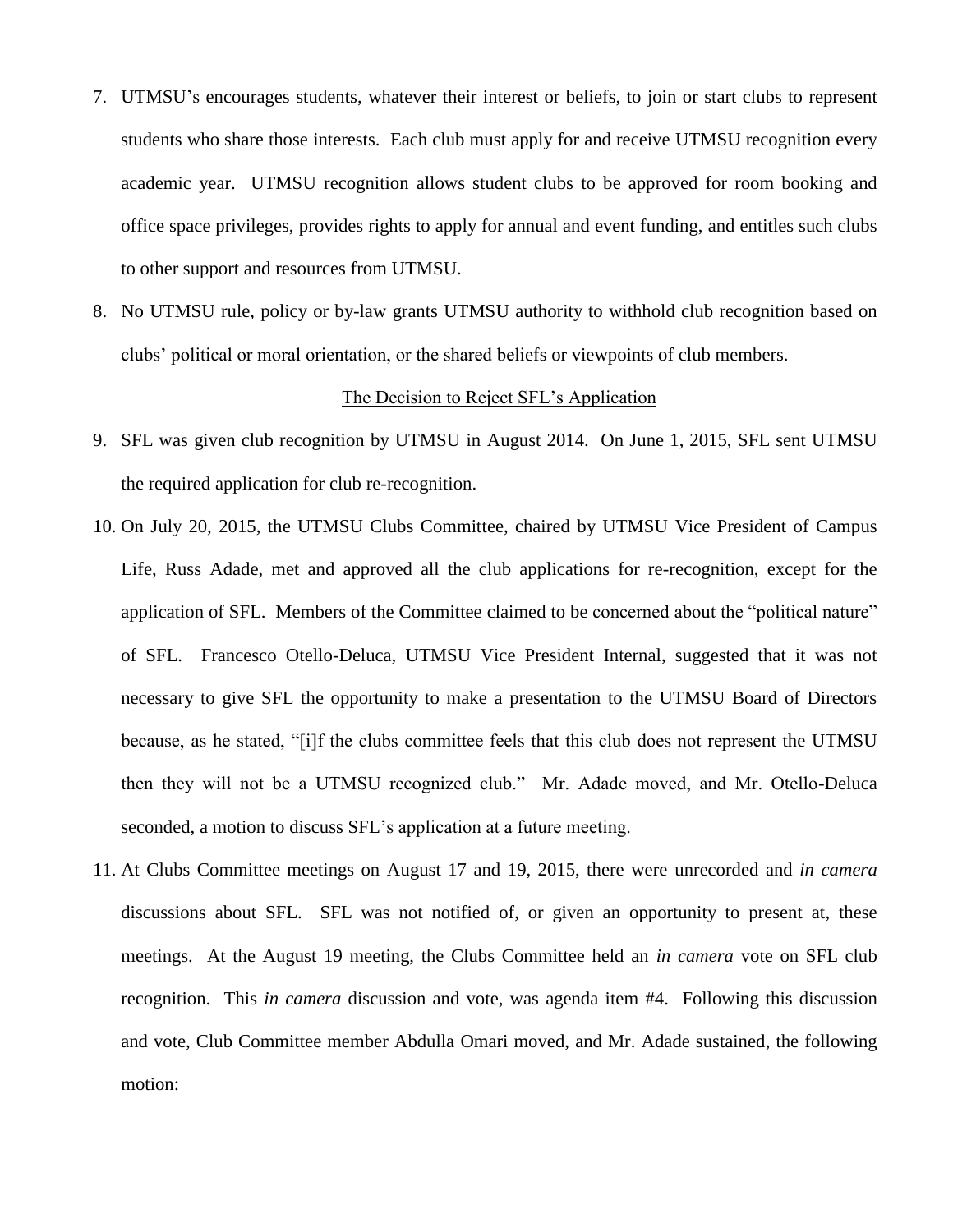I motion that you rule item 4 of the clubs committee meeting agenda number 3 [sic] out of order, due to the adverse effects it will have on membership of UTMSU. And in clear contrast opposes [sic] to the core documentation policy manual as adopted, and clear implications it will have on our relations with our sister unions, and affiliated organizations to which as an organization we must place highest interest in the institution instead of a single occasion.

- 12. UTMSU is a member of the Canadian Federation of Students ("CFS"), whose membership includes student unions across Canada. In 2008, the CFS passed a motion encouraging its member student unions not to recognize student clubs with pro-life views.
- 13. In his report to the Board of Directors dated August 24, 2015, Mr. Adade stated:

Students For Life, which has been recognized by UTMSU in the past, was not recognized for the up-coming school year due to their stance on Abortion, in terms of being Pro-Life and using their platform to tell women what they should do in those situations.

- 14. The first notice SFL received indicating that UTMSU had any problem with their application for rerecognition was on August 26, 2015, when SFL received an email from Mr. Adade. Mr. Adade informed SFL that he, the chair of the Clubs Committee, had denied their application for club recognition because, he alleged, SFL's mandate was in direct conflict with the mission statement of UTMSU. No further explanation or details were provided. Mr. Adade indicated that the Decision had been ratified by the UTMSU Board of Directors, but that a request could be made to have the Board re-vote on the application.
- 15. On September 1, 4, 10 and 21, 2015, SFL emailed Mr. Adade, requesting that he explain to SFL what in their club mandate was in conflict with UTMSU's mission statement.
- 16. Mr. Adade did not reply until September 23, 2015, when he stated that SFL's constitution directly conflicted with UTMSU's mission statement because "you are telling folks especially women what to do with their bodies." Mr. Adade continued by explaining that "you folks can't put them down for making a decision that doesn't fit with your mandate." Mr. Adade did not provide any examples of SFL "telling folks, especially women what to do with their bodies" or "put[ting] them down". Mr.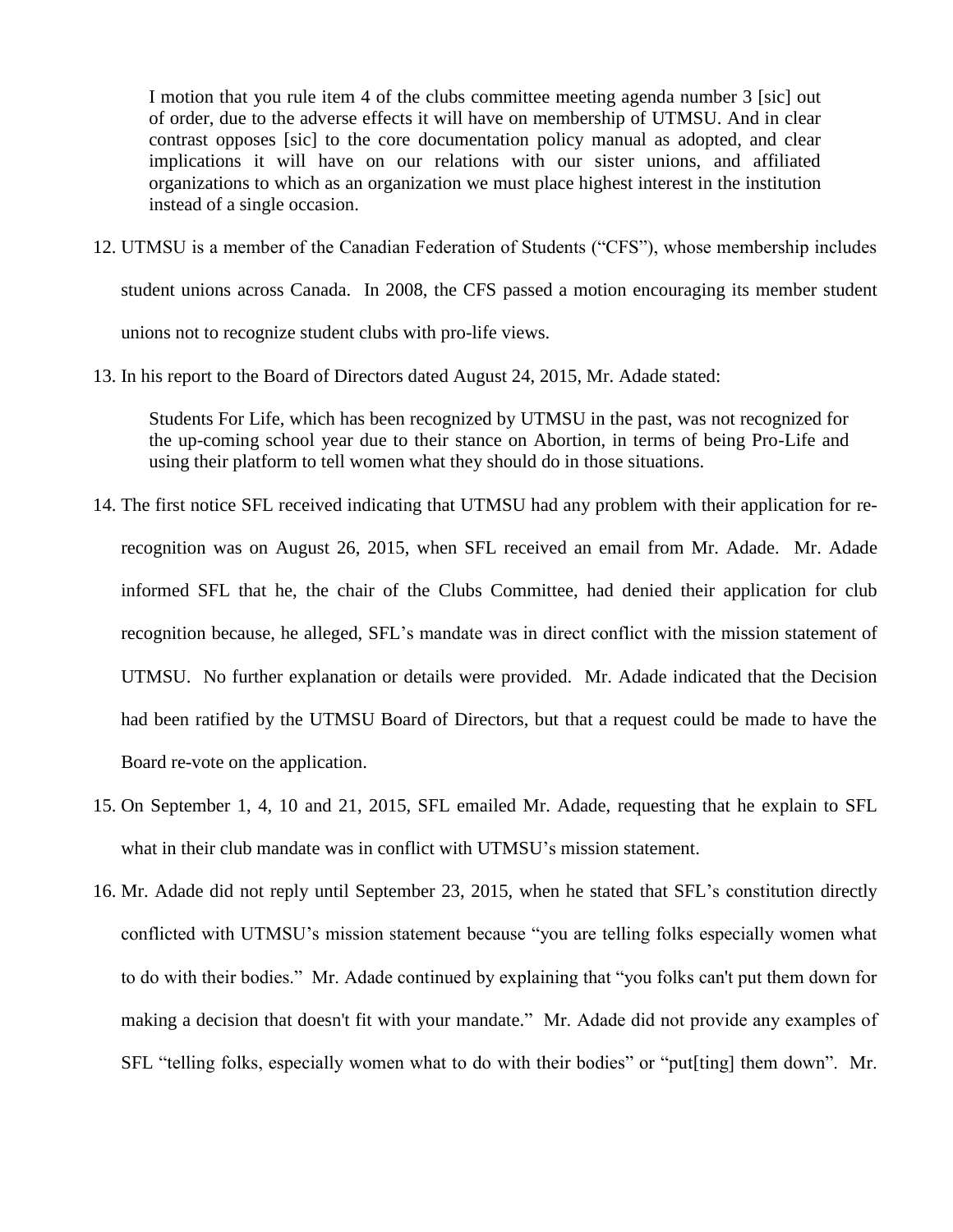Adade once again informed SFL that they could request that the Board of Directors re-vote on the Decision.

#### SFL's Attempts to Appeal the Decision

- 17. In emails dated September 29 and October 13, 2015, SFL asked UTMSU Vice President Internal, Francesco Otello-DeLuca, to inform them of the date of the next UTMSU Board meeting, so SFL could appeal the Decision.
- 18. On October 16, 2015, Mr. Otello-DeLuca replied, stating that the next Board meeting would be the week of October 26, 2015, with the specific date and time to be determined. Mr. Otello-DeLuca further stated that he would inform SFL on "whether a board meeting is the right space for an appeal."
- 19. On October 19, 2015, counsel for SFL sent a letter to UTMSU's Board of Directors urging the Board to reverse the Decision.
- 20. On October 26, 2015, Mr. Adade sent an email to SFL inviting two of their student representatives to attend a meeting of the Clubs Committee, which the UTMSU had designated to hear SFL's appeal of the Decision.
- 21. On October 29, 2015, SFL responded, indicating that SFL was willing to meet with the Clubs Committee, but explaining that it maintained its legitimate expectation and right to have the UTMSU Board of Directors decide the appeal of the Decision.

#### UTMSU's Attempt to Change the Basis for the Decision

22. Contrary to previous communications, in which Mr. Adade had stated that SFL's denial of club status was based on SFL's opinion about abortion, on November 3, 2015, Mr. Adade sent SFL an additional email citing technical violations in SFL's constitution of UTMSU requirements, and stating:

The reasoning behind the decision of the clubs committee to revoke club status for your club is due to the violations and discrepancies we found within your constitution in relation to the clubs handbook and UTMSU operational policy as it pertains to clubs.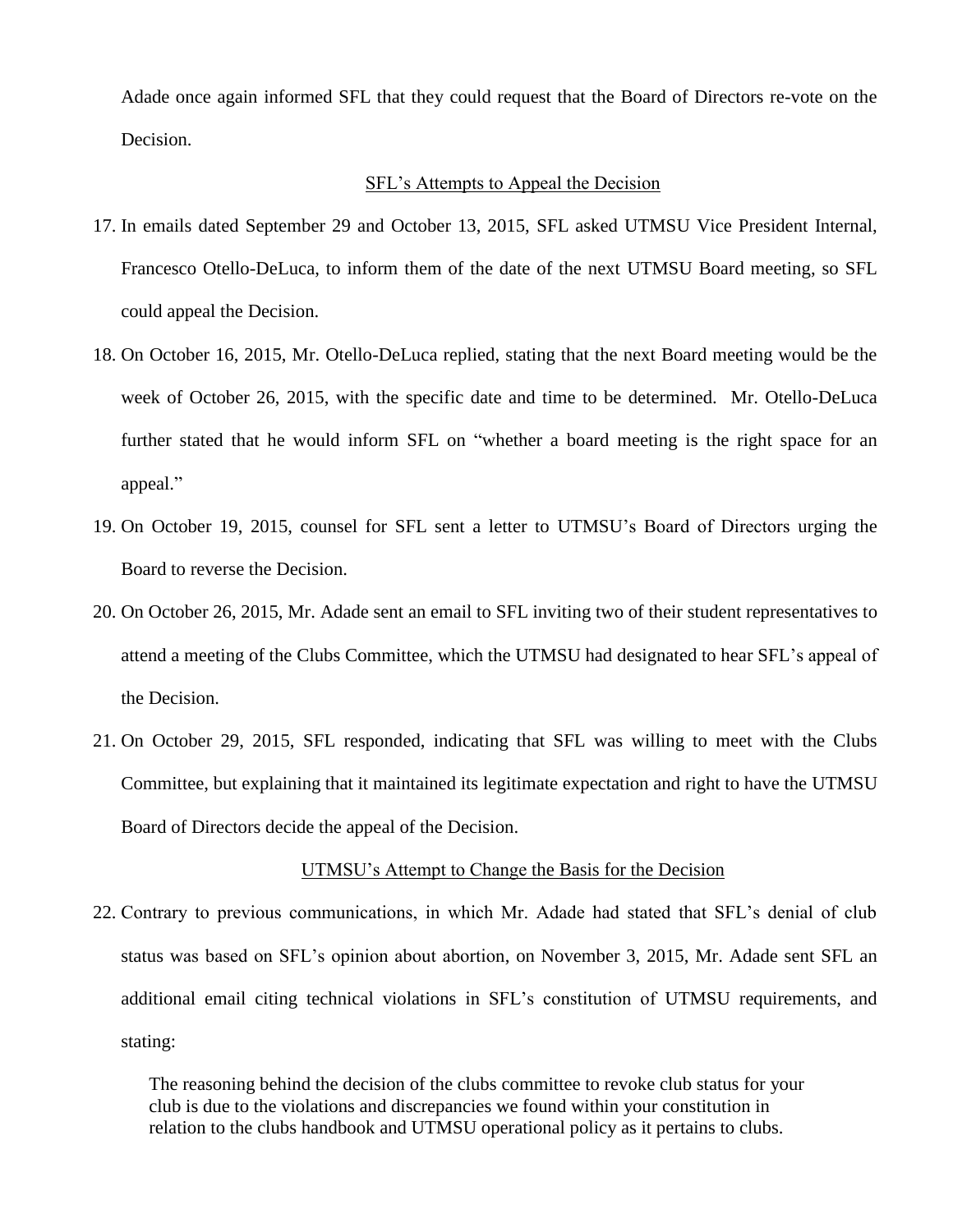- 23. Mr. Adade's November 3 explanation of the reasoning behind the Decision came as a shock for SFL, because UTMSU had not previously notified SFL that there were any problems with SFL's constitution, which UTMSU had approved in 2014.
- 24. Nevertheless, SFL acted in good faith to comply with the UTMSU's new directions by correcting these hitherto unobjectionable technical violations in SFL's constitution as requested. On November 5, 2015, SFL members conducted a meeting and passed motions making eight amendments to their constitution. That same day, they forwarded a copy of their amended constitution to Mr. Adade.
- 25. On November 6, 2015, Ms. Zettel and Mr. Grant met with the UTMSU Clubs Committee. Ms. Zettel and Mr. Grant explained why the Decision violated their rights and UTMSU's own policies. The Clubs Committee did not dispute that the basis of the Decision was SFL's beliefs and viewpoint. However, the Clubs Committee refused to consider Ms. Zettel's and Mr. Grant's presentation on why the Decision was wrong. Instead, the Clubs Committee ordered that SFL elect a fourth (additional) executive member and then have the four SFL executives ratify the amendments previously made to SFL's constitution.
- 26. SFL agreed to hold another meeting and add a fourth executive and ratify the amendments. SFL also agreed to have a UTMSU representative present at the SFL meeting, as requested by the Clubs Committee.

#### Interference with SFL's Election

27. On November 23, 2015, Diane Zettel, Cameron Grant, Chad Hagel and SFL member Marigrace Noronha met to elect Ms. Noronha as the fourth executive member of SFL. Mr. Adade was also present at the meeting. Before the meeting started however, five other individuals entered the meeting room: Salma Fakhry (Associate to UTMSU Vice President University Affairs and Academics), Taman Khalaf, Ariana Serapigia, Hashim Yussuf (Associate to Vice President University Affairs and Academics) and Nyasha Chikowore (collectively the "Non-members"). The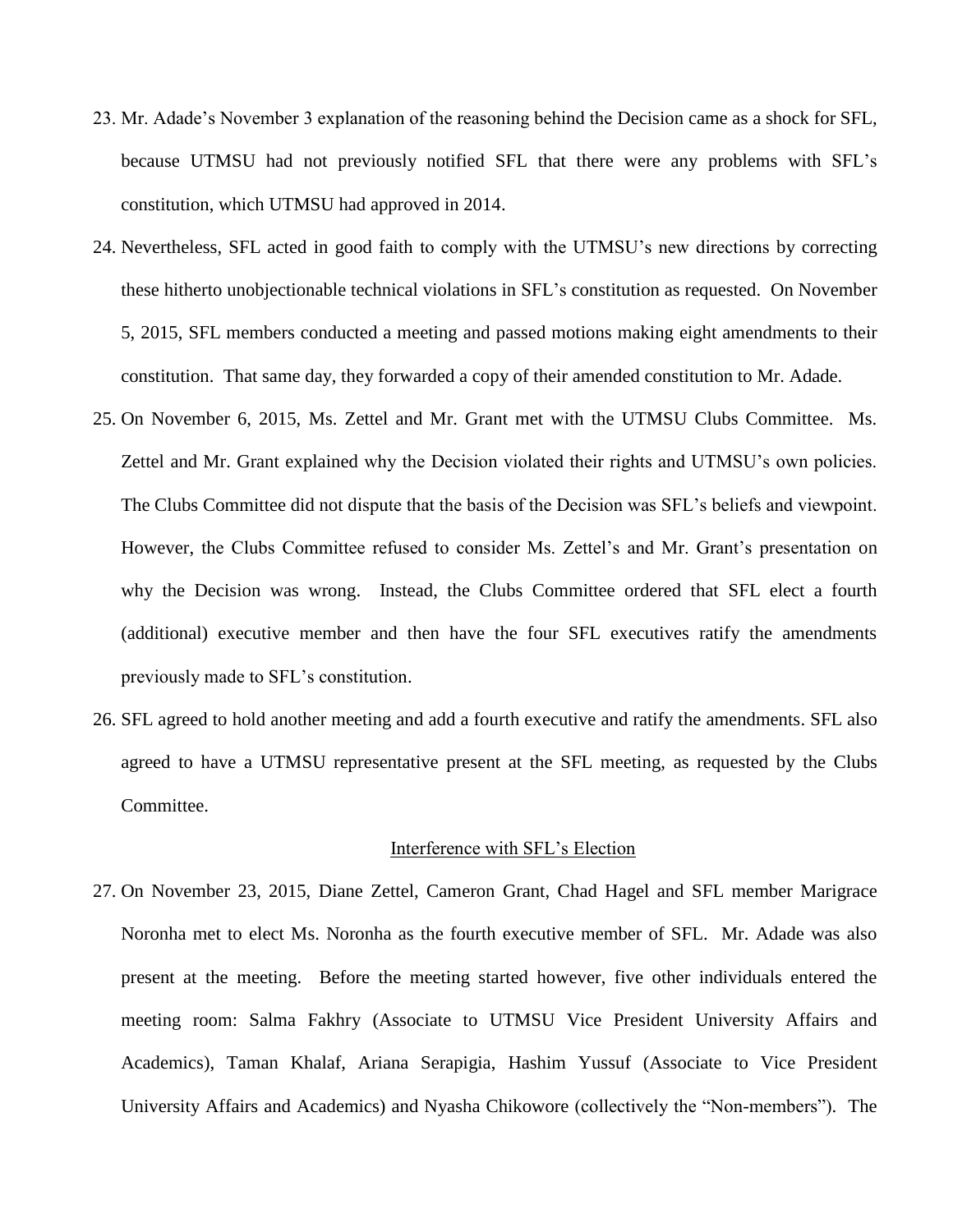Non-members were not members or supporters of SFL, and had never been involved with SFL previously.

- 28. SFL had given notice of the November 23 meeting by email to all the club members on its own list. Beyond this list of SFL voting members, the only other person who was informed of the time and location of the November 23 meeting was Mr. Adade. The Non-members indicated that Mr. Adade had invited them to attend the meeting.
- 29. At the meeting, Mr. Grant nominated Ms. Noronha for Vice President of SFL. This was supported by Ms. Zettel and Mr. Hagel. The vote was taken by secret ballot. Mr. Adade did not vote. Although they were not voting members SFL and did not ask to become members of SFL, Mr. Adade permitted the Non-members to participate in the vote. Mr. Adade and Mr. Grant counted the ballots. The result was that the motion to elect the required fourth executive was defeated by a vote of 5-4.
- 30. The UTMSU *Clubs Handbook* requires that all campus clubs be "open" to all students, regardless of students' personal characteristics of race, religion, gender, academic inclination, age, and sexual orientation. The *Clubs Handbook* however, differentiates between "UTMSU members" (consisting of all registered undergraduate full-time and part-time students) and a club's "voting members". None of the Non-members were voting members of SFL.

#### Ignoring SFL's Communications

- 31. On November 24, 2015, counsel for SFL sent a letter to the UTMSU Board of Directors, setting out Mr. Adade's bad faith abuse of process. The letter requested that the Board exercise its responsibility and its authority to stop the violations of SFL's legal rights and to correct the Decision, and that the Board do so on or before November 30, 2015.
- 32. As of the date of this Application, the Board has not responded to counsel's October 19 or November 24 letters.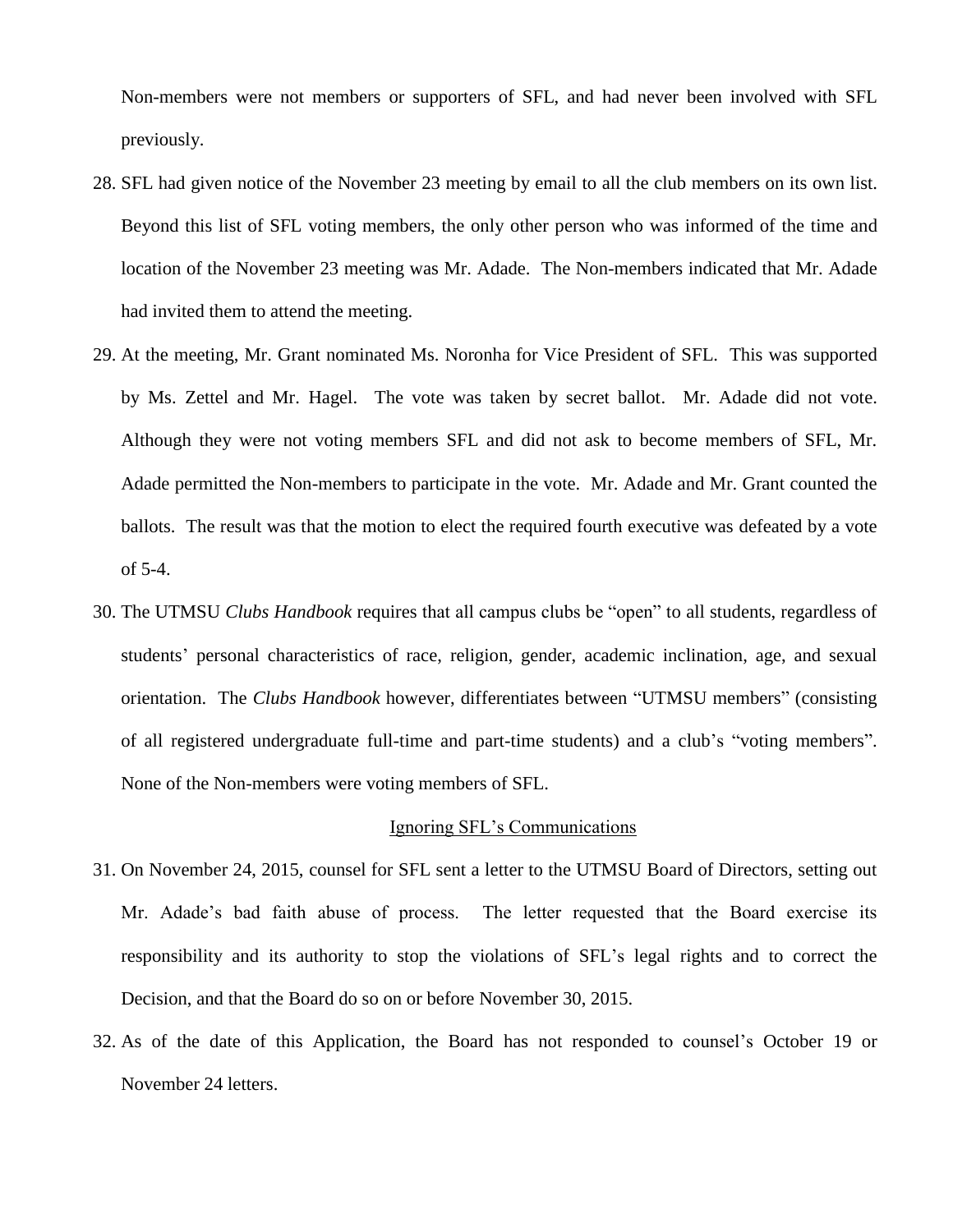- 33. Rather, on December 1, 2015, Mr. Adade sent SFL an email that entirely ignored counsel's November 24 letter. Mr. Adade's email admonished SFL for not having more of its members attend the November 23 meeting. On behalf of the Clubs Committee, Mr. Adade advised SFL that they would have to attempt to elect a fourth executive once again, and go through the very same process that Mr. Adade and the Non-members had thwarted on November 23, 2015.
- 34. On December 15, 2015, counsel for SFL advised the UTMSU Board of Directors and the UTMSU Executive in an email that, given the abuse of process, bad faith and unresponsiveness described above, SFL had no choice but to commence a court action against UTMSU to defend SFL's legal rights.
- 35. As of the date of this Application, UTMSU has not responded to the December 15 email.

#### Legal Basis for the Application

- 36. UTMSU violated the principles of fundamental justice and procedural fairness as follows:
	- i) UTMSU failed to give SFL notice of, or the opportunity to present at, the Clubs Committee meetings concerning SFL's application on July 20, August 17 and August 19;
	- ii) UTMSU did not permit SFL the opportunity to present their application to the Board, or appeal to the Board and thereby fulfil the legitimate expectation that UTMSU created (namely, that the Board would re-vote on SFL's application if requested); and
	- iii)UTMSU did not provide SFL with adequate reasons to permit SFL to understand and address UTMSU's concerns.
- 37. UTMSU's Decision and Conduct were marked by a closed mind and bias, as follows:
	- i) the Clubs Committee members, including Mr. Adade, expressed intolerance for the personal or political beliefs of SFL members and an unwillingness to let those beliefs be expressed by a club recognized by the UTMSU;
	- ii) the Board of Directors designated the Clubs Committee to hear SFL's appeal of the Decision even though it was the Clubs Committee itself that had made the Decision; and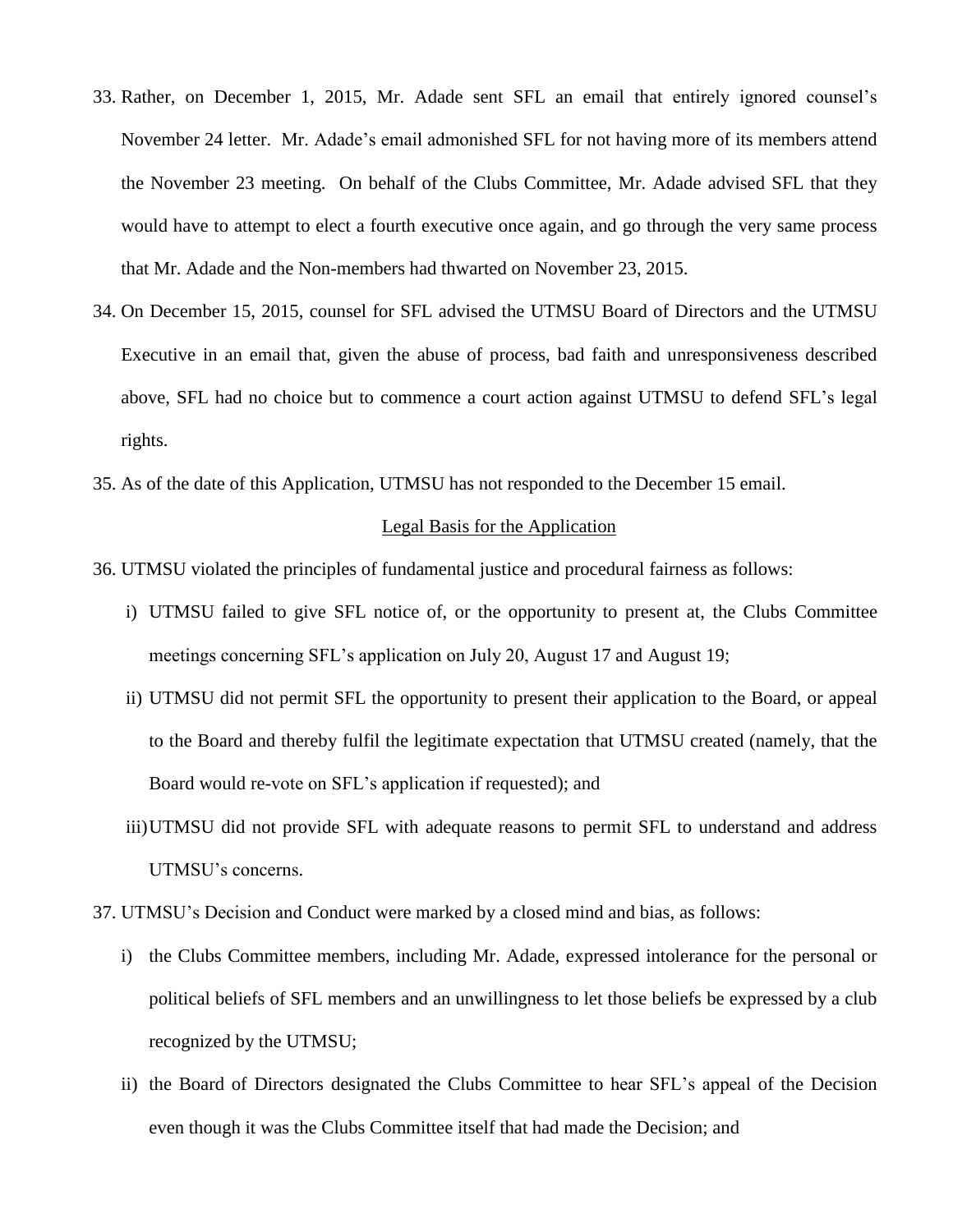- iii) Mr. Adade exercised authority and responsibility over SFL's appeal of the Decision, even though it was Mr. Adade himself who had made and defended the Decision, and despite the fact that his actions and statements demonstrated his personal opposition to SFL's views and his inability to act as a reasonable and unbiased decision maker.
- 38. UTMSU's Decision and Conduct were marked by bad faith and abuse of process, as follows:
	- i) they were based on irrelevant and extraneous considerations, namely the personal and political beliefs of SFL members, with which UTMSU's executives disagreed;
	- ii) Mr. Adade delayed in providing SFL the reasoning for the Clubs Committee's Decision until a month after Mr. Adade had already articulated the reasoning for the Decision to the UTMSU's Board of Directors;
	- iii) the Clubs Committee disingenuously purported to change the reasoning for the Decision, from its disagreement with SFL's personal and political beliefs to alleged flaws in SFL's constitution;
	- iv) the Clubs Committee imposed strict compliance on SFL with its requirements when the Clubs Committee had not previously imposed such compliance on SFL or on other clubs; and
	- v) The use of chicanery by Mr. Adade in orchestrating the vote against the election of a fourth executive to SFL and allowing the five Non-members to vote in the SFL election.
- 39. The UTMSU's characterization of SFL's message promoting the sanctity of human life as violating UTMSU's mission statement is arbitrary, illogical and unreasonable. It was also patently unreasonable, and lacking in good faith, for the UTMSU to deny the right of students to exercise their fundamental freedom to express their beliefs and to associate with others who share those beliefs.
- 40. UTMSU's Decision and Conduct exceed its jurisdiction and are *ultra vires* for the following reasons:
	- i) the Decision directly contradicts UTMSU's legal duty to protect students' rights regardless of their personal or political beliefs as set out in UTMSU's Letters Patent, and excludes the Applicants from UTMSU's common framework for student communication and interaction.